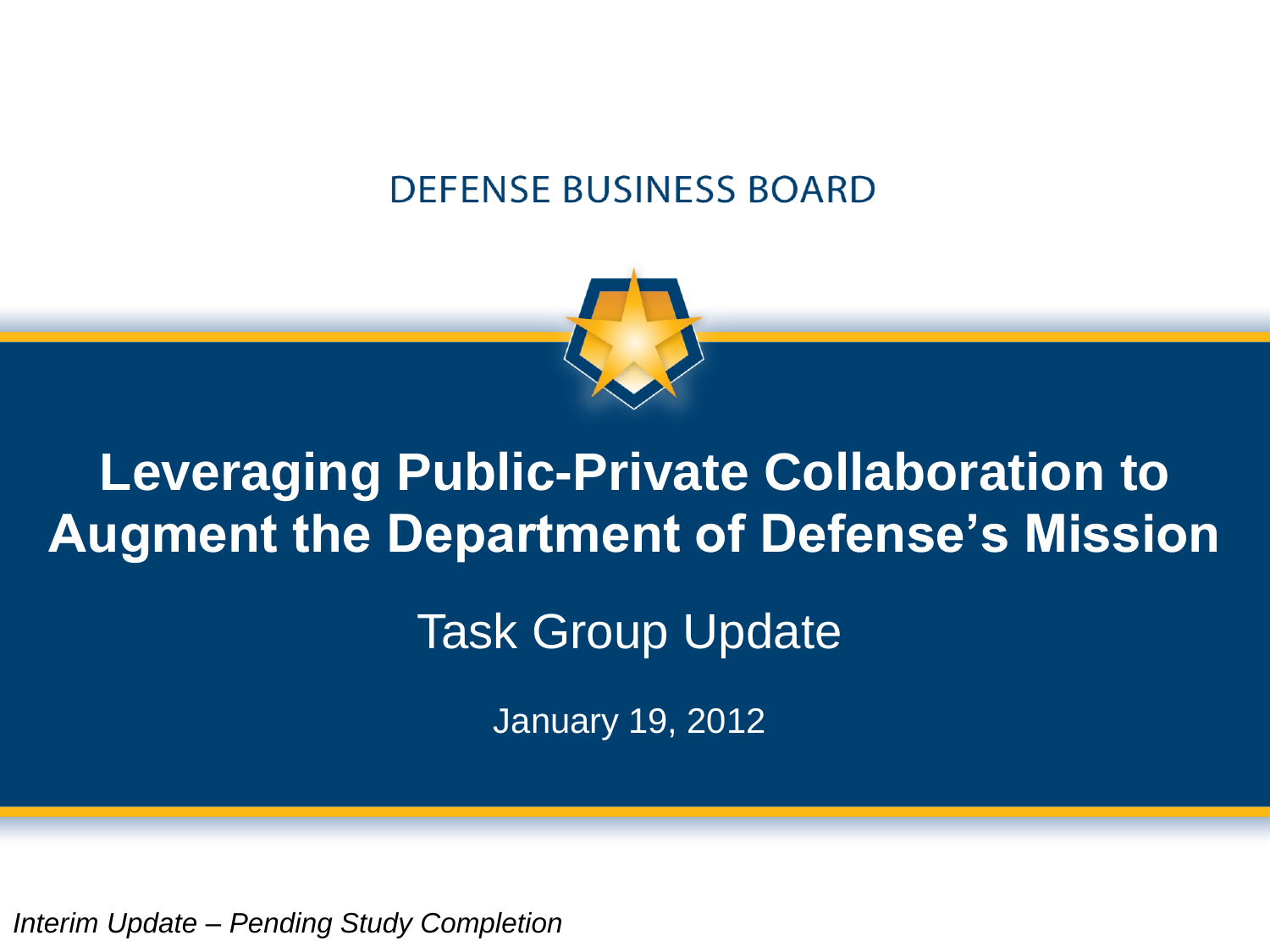### **Overview**

#### **Terms of Reference (Signed by VCJCS on December 12, 2011)**

- Identify existing authorities to develop Public-Private Collaborations (PPCs)
- Evaluate DoD's existing PPCs and identify their merits and risks
- Identify where and how DoD is using PPCs to augment its capabilities and suggest how these processes or models might be applied across DoD
- Evaluate organizational opportunities and propose options for oversight and management
- Outline criteria to help prioritize PPC initiatives

#### **Deliverables**

• Provide recommendations on how the Department should more fully exploit the benefits of PPCs – July 2012

#### **Task Group Members**

Mr. Jack Zoeller (Chair), AMB Barbara Barrett, Mr. Mel Immergut, Mr. Philip Odeen, Mr. Atul Vashistha, and Ms. Catherine Whittington (Staff Analyst)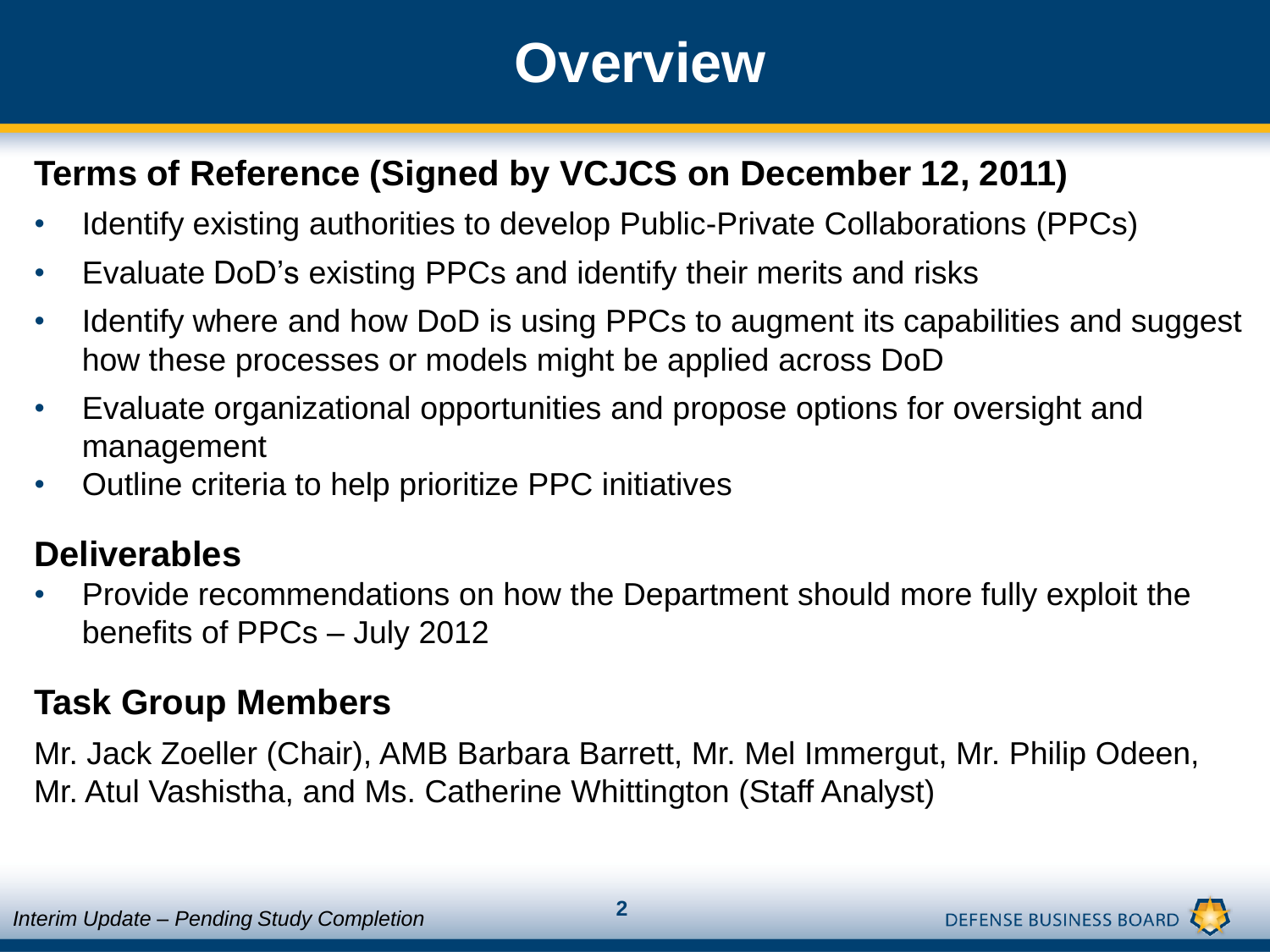## **Public-Private Collaboration**

- Definition of PPC: A voluntary interaction between the public and the private sector through which both parties leverage the expertise and resources of the other in order to address an issue or opportunity with greater impact and efficiency.
	- No direct financial benefit or monetary transaction is involved.
	- Goals, structure, and governance are mutually determined. Decision-making is shared.
	- "Private sector" includes businesses, NGOs, foundations, academic and research institutes, community-based and other non-public organizations.
- PPCs are "critical to U.S. success at home and abroad." President's 2010 National Security Strategy.
- PPCs allow DoD to increase its mission effectiveness by leveraging nonpublic sector capabilities, knowledge, processes, and infrastructure.
- Given today's budget constraints, PPCs also provide opportunities for cost reductions and efficiencies.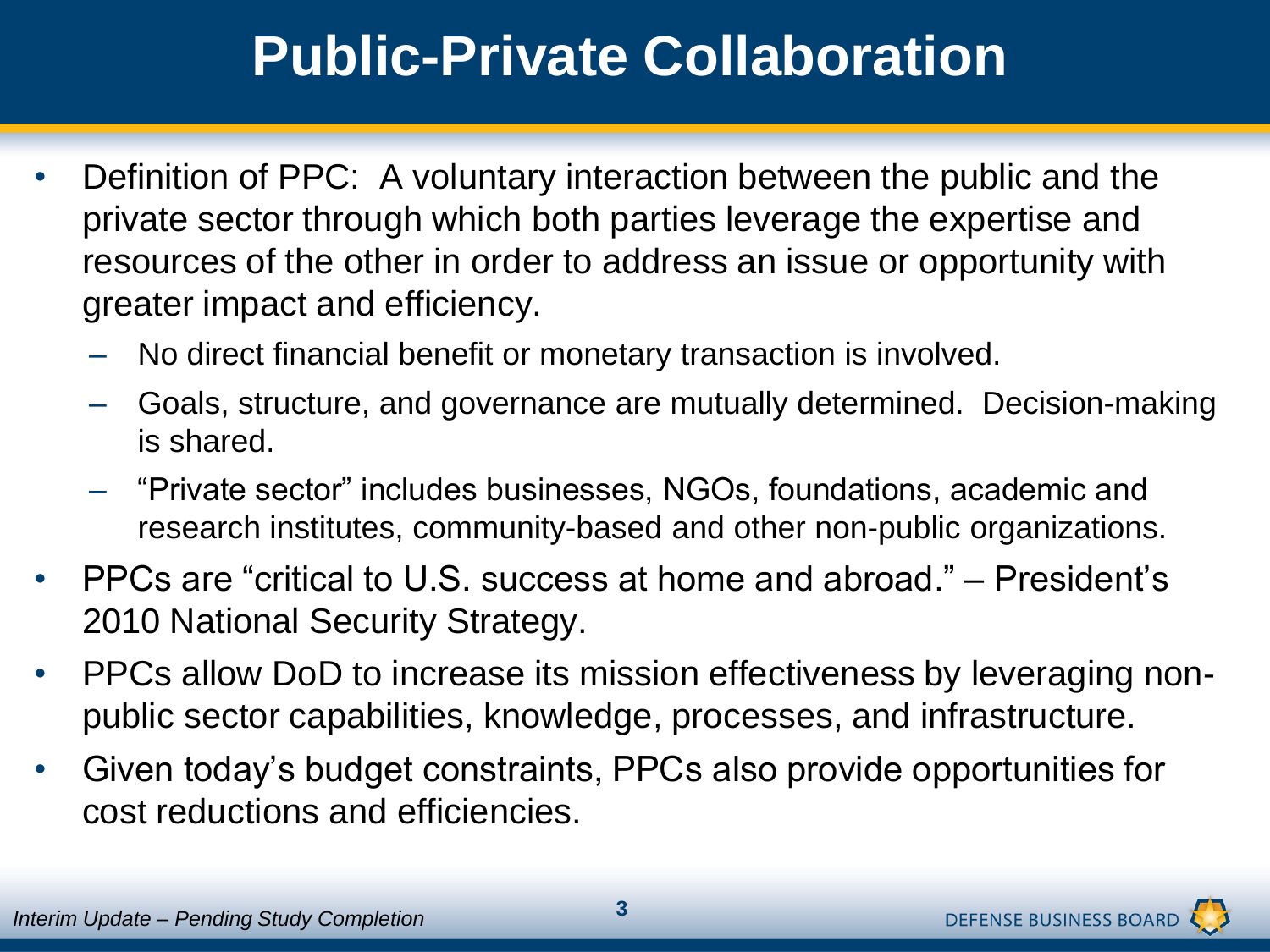# **Public-Private Collaboration (Continued)**

- Despite the benefits of PPCs, there is no overarching DoD policy for evaluating, developing, tracking or exploiting PPCs.
	- ― Therefore, PPCs occur on an ad-hoc basis within DoD.
	- ― Private sector organizations encounter wide variations in openness to PPCs as well as the requirements and approval processes for conducting PPCs.
	- ― Opportunities for collaboration may be missed, weakly pursued, or not exploited across DoD organizational boundaries.
- Unlike other US government departments, DoD faces statutory restrictions against soliciting private sector organizations to collaborate in PPCs.